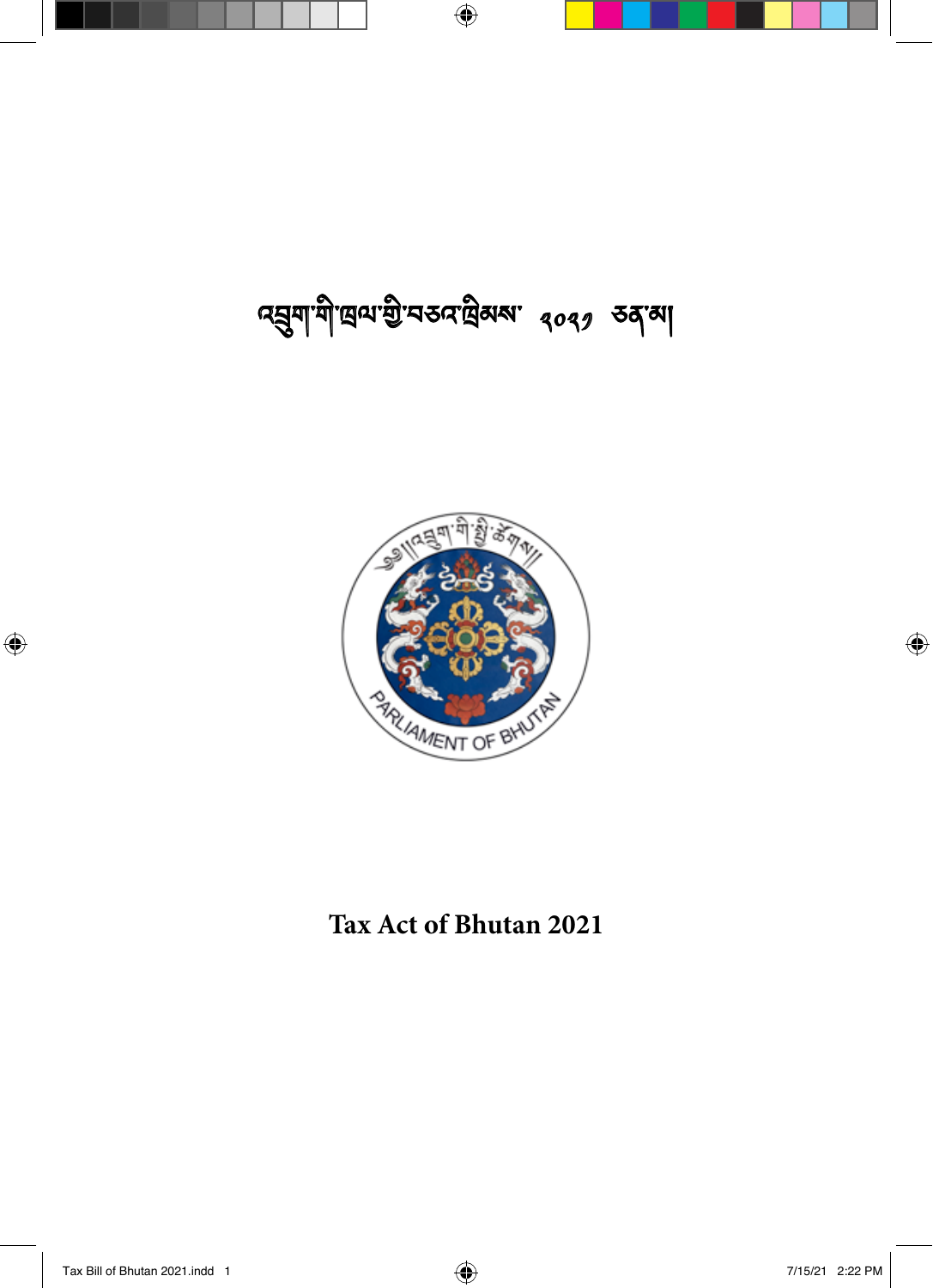

 $\bigoplus$ 

 $\Box$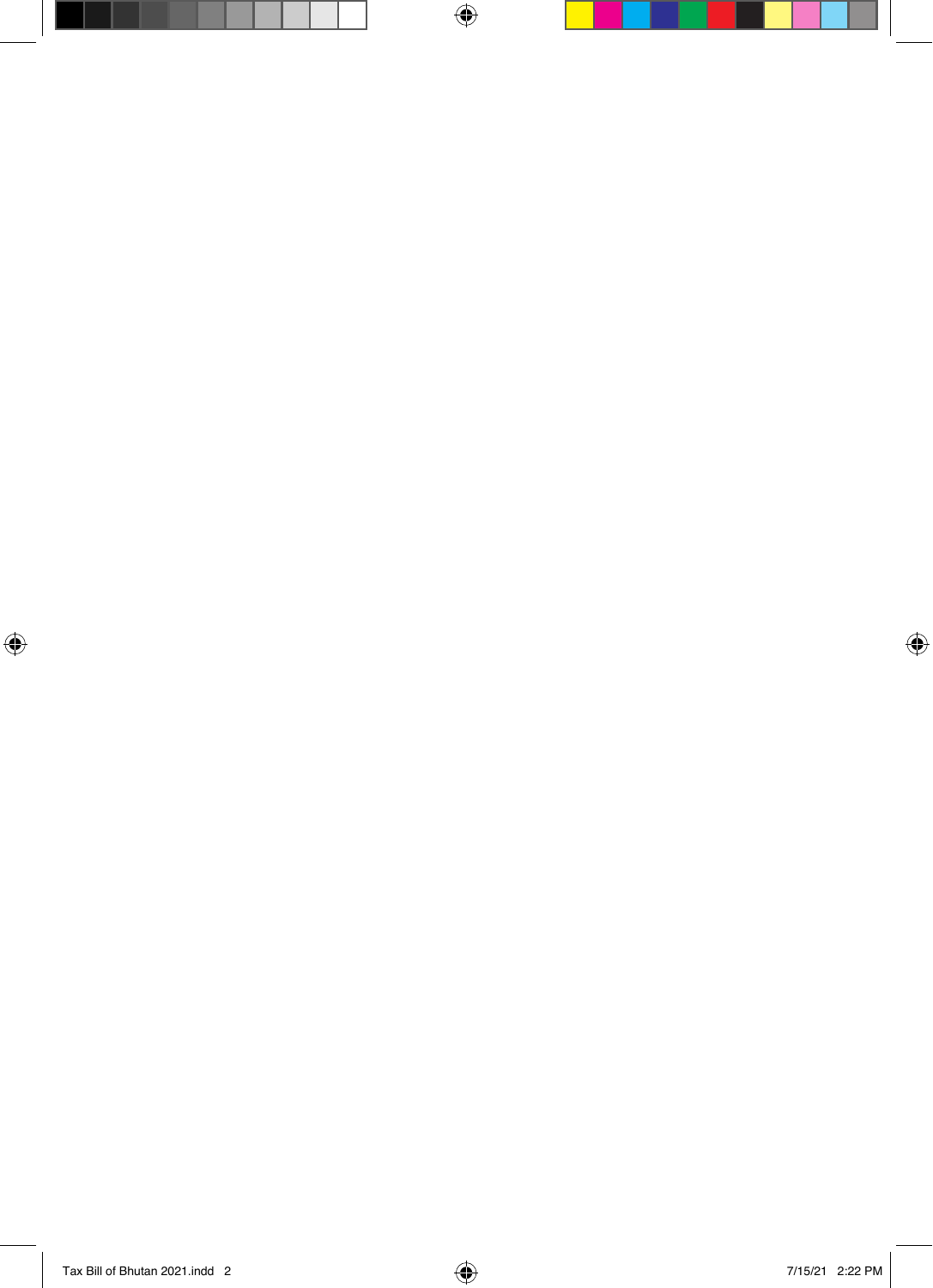$95f$ 

⊕

⊕

POST BOX # 139, THIMPHU: BHUTAN, Phone: +975 2 336828/321137 www.nab.gov.bt www.facebook.com/NABhutan

 $\bigcirc$ 

५ ५५७ हैबाइनळेवस क्ष्वलु

6. चैन लूटक पूर्वाच छोड़, भुड़ मुजहूर बाष्ट्र वो अब ब्रैंच।

४ । देर्ट्युश्लाक्षेद ब्रेद्धर्ट्यद्विर्द्यः श्रृष्ट्वार्यानुविश्लाश्चिद्धयाश्रूचन्तुः श्रेदञ्ज्ञित्।

५. गलुरुञ्जेरुरुञ्जुखेरुषः अङ्केषञ्जुगणेञ्चेदकेदरुकेगलुन्नुबङ्गद्वा

१. इयार्सेबाअध्वाचरणमुखयावीव्यञ्जर्कणासु श्रुवाञ्चेदा

৻. दॅमवमम् मण्डम् अव्यालुम्बान्नियम् अमेरिका अस्ति । मधुमर्थुम् इवाबहुमञ्जले

श्चर्व्ह्याश्चर्य्यद्रम्पदे व्युवाक्षेत्रकाञ्चे चरुवःखेशयः <sub>१०११</sub> ठद्भादे श्वे दचनशन्वन्वद्यद्भिद्भिद्भक्षेत्रवी वी खेळालाका. चीर्षकालूंजीबीकालूंडीट्यूडी. <sup>त</sup>ात्मुझूल. <sup>44</sup> जीउंका. हुन्नू, <sup>4643</sup> डी. १ ताडुङूल. ४ जी. चक्षेदश्चिम् क्षेत्राणयञ्चलानविदल्लस्य बुद्धः देदश्वदावनामानाञ्चमानामः श्चित्रः ४०४० श्चः ९ स्वत्रप्टम्नः ४४ त्री उच्चैर्यासुम्बिललूट्याङ्कर्यान्नाउट्टिषेदः रहिनाङ्ग्रन्थः सूर्यम्बिनः हर्ज्यस्थिनादर्शुष्ठेषज्ञनानारम् वज्ञेन् नार्यान्तर् हैजश्रह्मपञ्चन में मन्दि हुनय चक्षय हु। बेय उत्त्युनय नक्षये पुनय ये ह्वादये हु ॥ यने डेयः ॥ या

व अङ्केदस्याद्वैषार्ज्ञदार्याखर्कणाशु बुद्देदा वर्ददी वचुणाणेश्विद्वैणवा व मवेद्वैणवाज्ञेदवा व मविद्वारायवा

ANDOFFRAL A BAY SULON CORS OF

(5,वर्द्धयाद्धबाक्षुत्था)



ন্দ্ৰুশ শীস্ট্ৰ ক্টঁশশ PARLIAMENT OF BHUTAN



 $\bigoplus$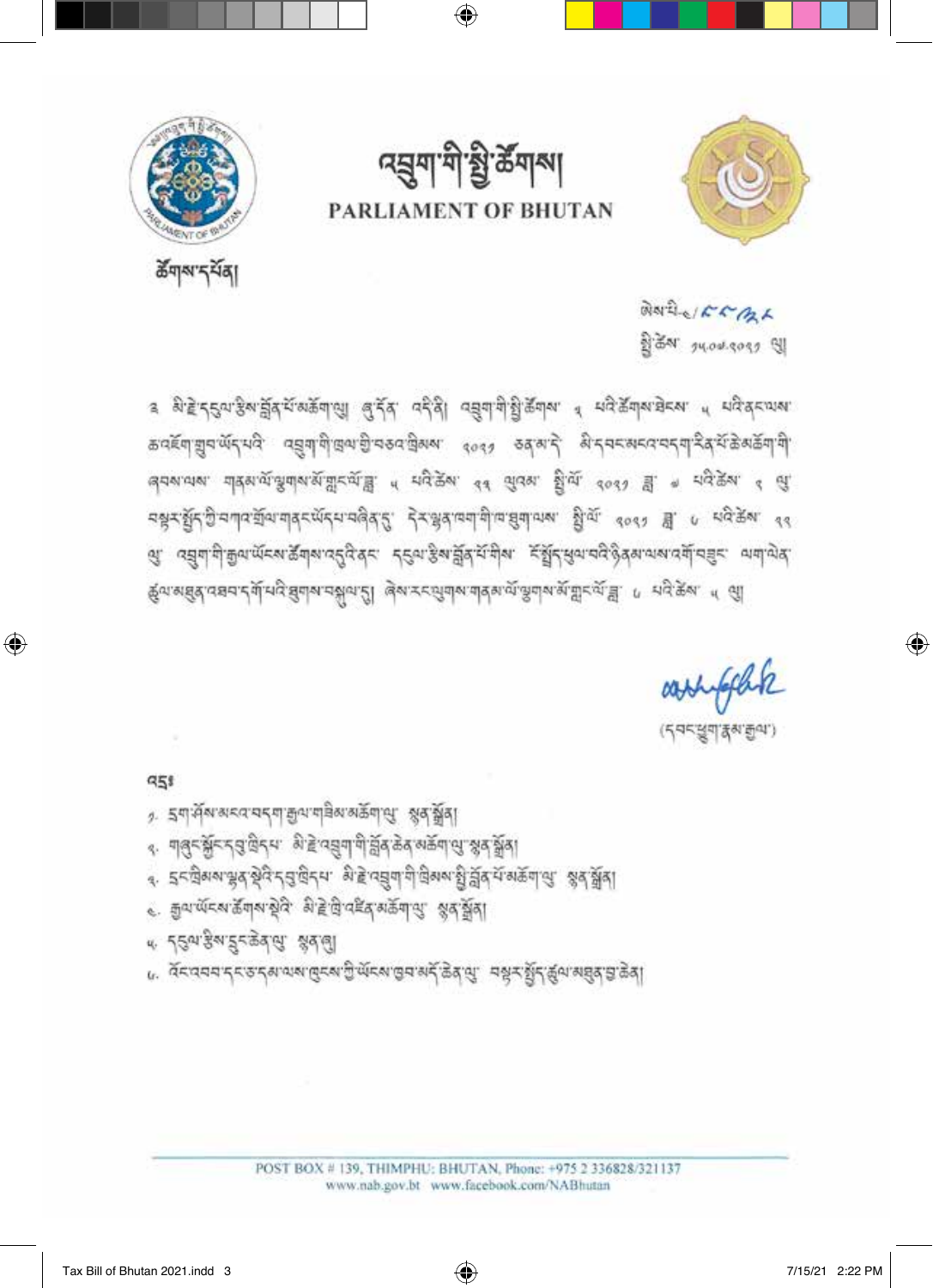### TABLE OF CONTENTS

Page

 $\bigoplus$ 

## Title

Tax Act of Bhutan 2021

 $\bigoplus$ 

 $\bigoplus$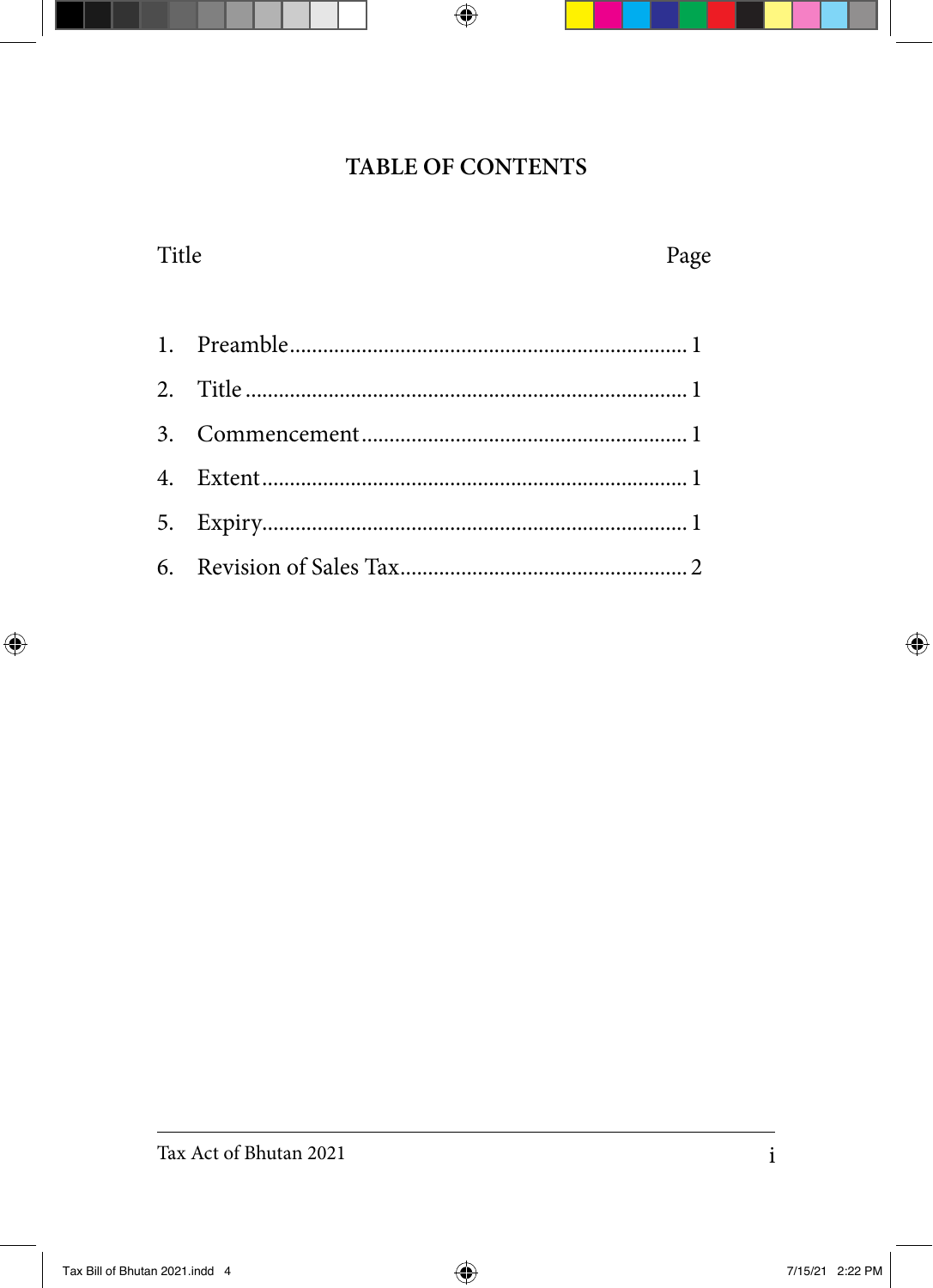i

 $\bigoplus$ 

*વ*ક્ષુ્વા'শী'ড্ৰথ'শ্ৰী'নত্বৰ'ট্ৰিমম' *২০৭१* তৰ্'মা

 $\frac{1}{2}$ จัส $\frac{1}{2}$ 

⊕

শ্ৰমাত্মবৰ্ষ

ጘশুসক্ষণা

 $\bigoplus$ 



⊕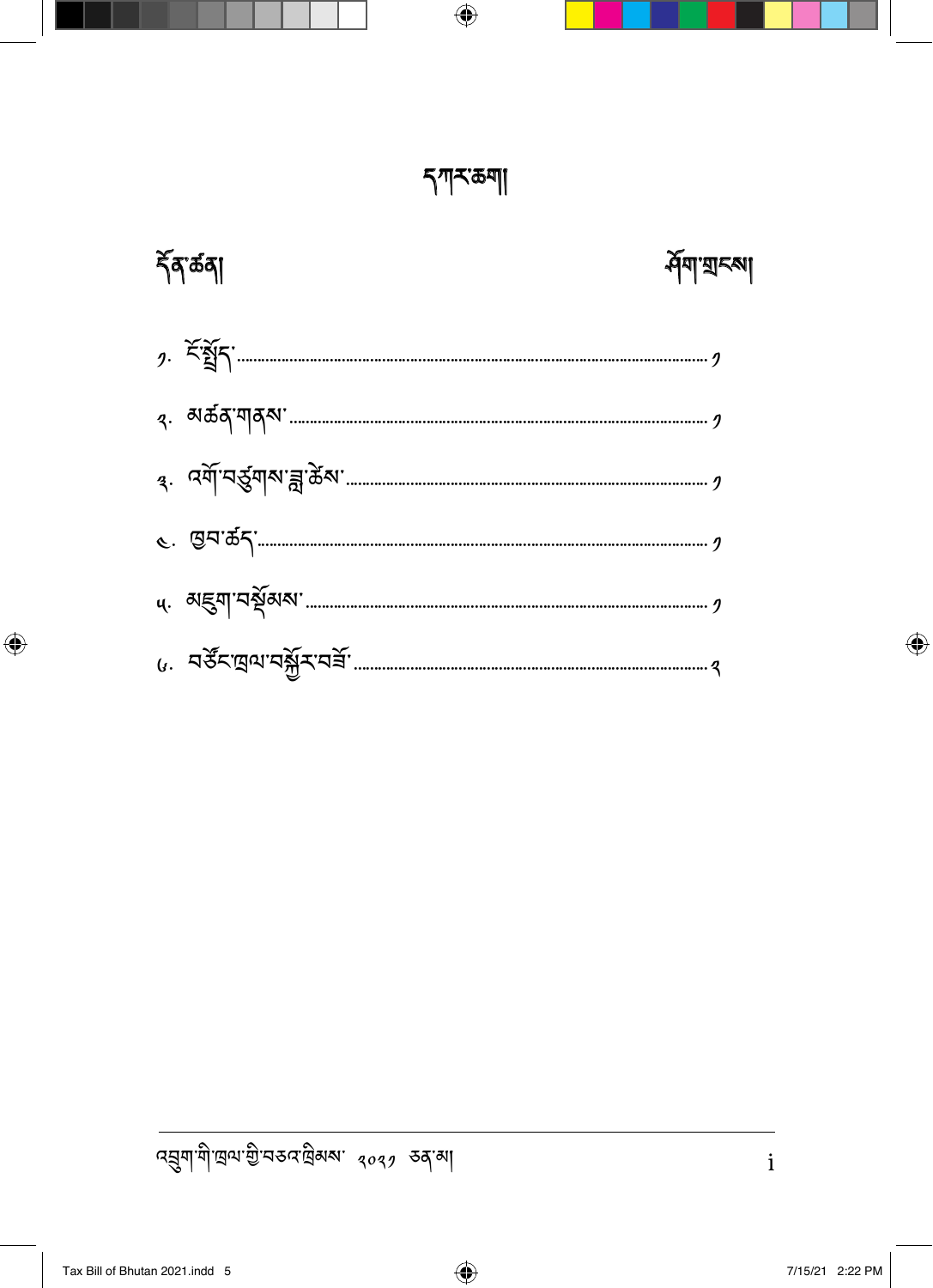#### **Preamble**

 $\bigcirc$ 

An Act to revise the sales tax on tobacco or tobacco products.

Parliament of the Kingdom of Bhutan hereby enacts as follows:

#### **Title**

1. This Act is the Tax Act of Bhutan 2021.

#### **Commencement**

2. This Act comes into force on the day the Act is introduced by the Finance Minister in the National Assembly of Bhutan on 12<sup>th</sup> Day of the 5<sup>th</sup> Month of the Female Iron Ox Year corresponding to the 22nd Day of June 2021.

#### **Extent**

↔

3. This Act extends to the whole of the Kingdom of Bhutan.

#### **Expiry**

4. This Act shall expire on the day of the implementation of the Goods and Services Tax Act of Bhutan 2020.

⊕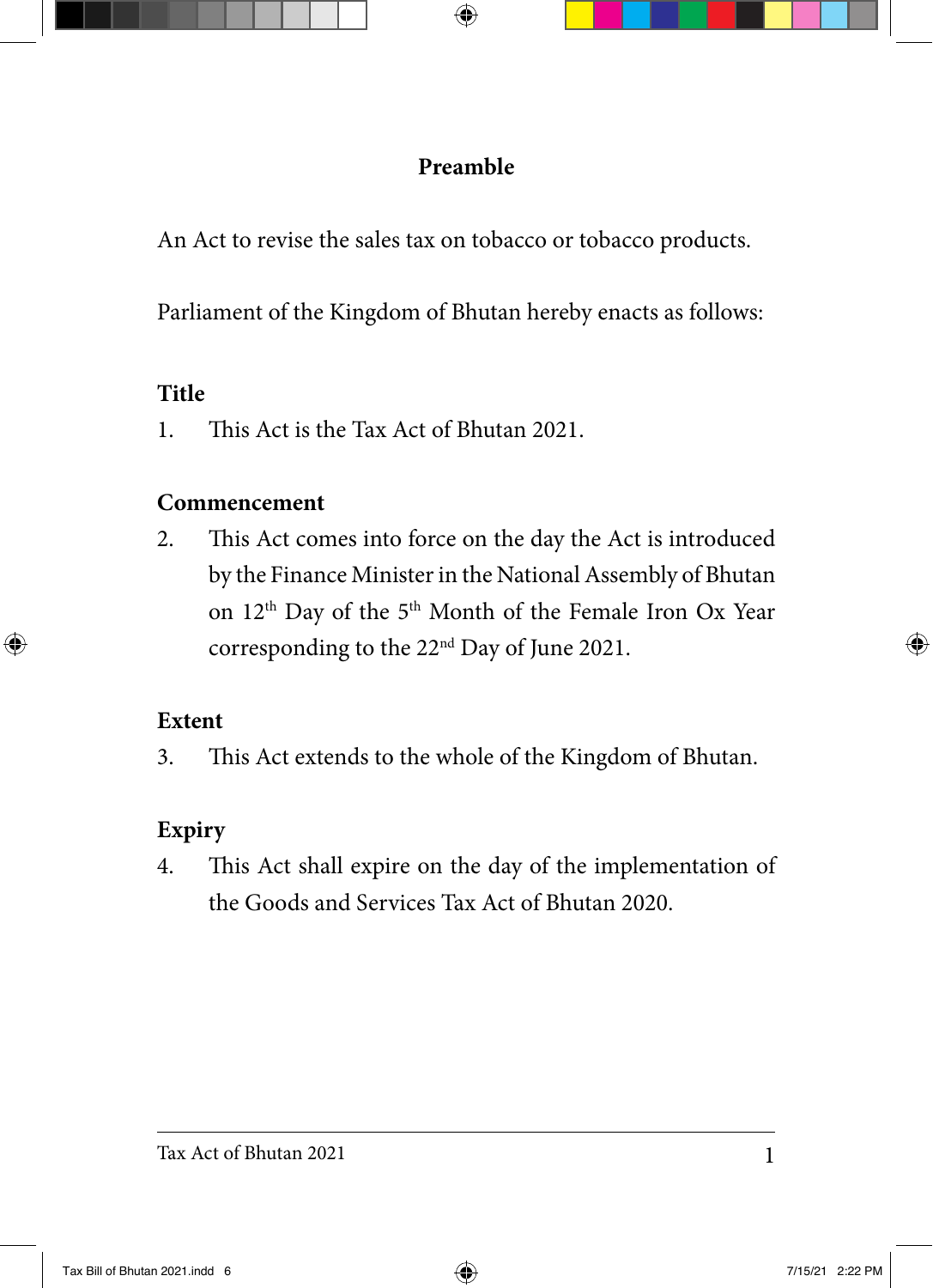$\bigoplus$ 

༡

དགོ། বব্রুশ'শী'দ্রথ'শ্রী'নঙ্গ'ন্থিম্ম' <sub>৭০৭</sub>, ঙ্ক'মা

<u>য়</u>ৼ৶৸ৼ <u>বঙ্কেল্লিমম'ৰেইত ব্ৰহ্ম</u>াশীসক্ষম'ৰ্বজ্ঞাৰম'ৰ্ট্যান্নিল' গ্ৰীসকলে দ্ৰীমমা ៹০২০ তব্'ঝ' মষ্ণু-ষ্ট্র্যুন্'ব্মন্দ্'মন্টিণ্ট্র্মাত্মম্ভেম্ব্যামর্শ্লব্মন্দ্

ཁྱབ་ཚད། <sub>ৰ</sub>. মঙ্গষ্ট্ৰিমম'বেহ্ৰীম' বব্ৰুণ|শী'ম'ৰ্ড্ৰব'ৰ্ਘঁহম'থ্ড্ৰ'ন্তুম'ৰ্ক্ৰহ্'ৰ্ਘঁহ্ম'ঞ্জিৰ্|

འགོ་བཙུགས་ཟླ་ཚེས། ༢. བཅའ་ཁྲིམས་འདི་ རང་ལུགས་གནམ་ལོ་ལྕགས་མོ་གླང་ལོ་ ཟླ་ ༥ ཚེས་ ༡༢ લુવચઃ શ્રુૈ'ર્ચે' <sub>૧૦૧૭</sub> ह्म ५ <sup>દ્ય</sup>વે`કૅંચ' <sub>૧૧</sub> લુ' ૬૬૫' કૈચ'ર્સેુવ'ર્ચે'થીચ' বহ্রুণাশীক্সুঅ'র্অর্মজ্যান্ত্র্রি'বর্মা রাষ্ট্রাম্বর্মান্ত্রি ইন্সিম্বর্মা ব্রুমা སྤྱོད་འབད་དགོ།

མཚན་གནས། ସ୍ତ୍ର୍ୟାସିଥିବା ବର୍ତ୍ତ୍ତ୍ତ୍ୱ । ଏକ୍ସିଆର୍ ଏଡି. ସ୍ରାମ୍ନ ଓଡ଼ି ଏକ୍ସିଆର୍ ଏଚ $\frac{1}{3}$ ଜ୍ୟାତ୍ତ୍ୱ ।

ব্র্ষ্ণা শীষ্ট্র স্টশব্দি শ্রীস মাধি মাধ্যমান্ত্র্য জন্নই মাধ্য বিবা

চৰাত্তে: অনন্ত্ৰ: চৰাত্ত্ৰেইেন্দ্ৰীৰ্ব্দ্ভূ:ন্মী,বৰ্কুমন্ত্ৰাৰ্ম, বৰ্শ্মীৰ্ম,বৰ্শ্নব্য,ব্ৰহ্ম,ব্ৰহ্ম,বৰ্ম

ষ্ট্রন্থী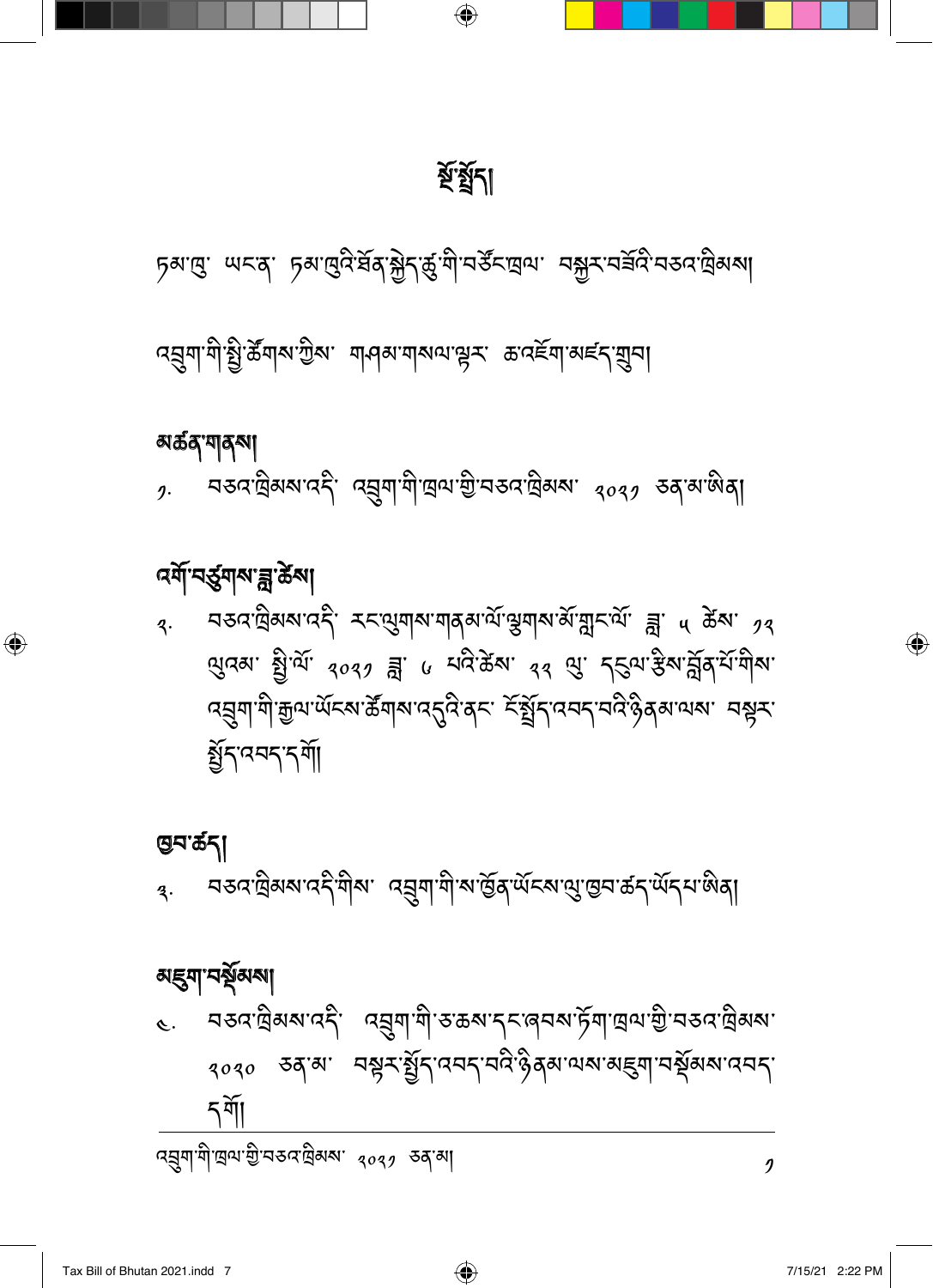#### **Revision of Sales Tax**

5. The sales tax rates for goods classified in Bhutan Trade Classification and Tariff schedule is revised as per Schedule 1.

 $\bigoplus$ 

| Heading |                                                 | <b>BTC Code</b>                               | <b>Commodity Description</b>          |                                                                                         | Unit       | (% except otherwise<br>specified) |          |
|---------|-------------------------------------------------|-----------------------------------------------|---------------------------------------|-----------------------------------------------------------------------------------------|------------|-----------------------------------|----------|
|         |                                                 |                                               |                                       |                                                                                         |            | <b>Sales Tax</b>                  |          |
|         |                                                 |                                               |                                       |                                                                                         |            | <b>Existing</b>                   | Proposed |
| 24.01   |                                                 | Unmanufactured tobacco; tobacco refuse.       |                                       |                                                                                         |            |                                   |          |
|         |                                                 | 2401.10.00                                    |                                       | Tobacco, not<br>stemmed/stripped                                                        | <b>KGM</b> | 100                               | $\Omega$ |
|         |                                                 | 2401.20.00                                    |                                       | Tobacco, partly or<br>wholly stemmed/<br>stripped                                       | <b>KGM</b> | 100                               | 0        |
|         |                                                 | 2401.30.00                                    |                                       | Tobacco refuse                                                                          | <b>KGM</b> | 100                               | $\Omega$ |
|         | Cigars, cheroots, cigarillos and cigarettes, of |                                               |                                       |                                                                                         |            |                                   |          |
| 24.02   |                                                 | tobacco or of tobacco substitutes.            |                                       |                                                                                         |            |                                   |          |
|         |                                                 | 2402.10.00                                    |                                       | Cigars, cheroots and<br>cigarillos, containing<br>tobacco                               | <b>NMB</b> | 100                               | $\Omega$ |
|         |                                                 | 2402.20.00                                    |                                       | Cigarettes containing<br>tobacco                                                        | <b>NMB</b> | 100                               | $\Omega$ |
|         |                                                 | 2402.90.00                                    |                                       | Other                                                                                   | <b>NMB</b> | 100                               | $\Omega$ |
|         |                                                 | Other manufactured tobacco and manufactured   |                                       |                                                                                         |            |                                   |          |
| 24.03   |                                                 | tobacco substitutes; 'homogenised ' or        |                                       |                                                                                         |            |                                   |          |
|         |                                                 | 'reconstituted' tobacco; tobacco extracts and |                                       |                                                                                         |            |                                   |          |
|         | essences.                                       |                                               |                                       |                                                                                         |            |                                   |          |
|         |                                                 |                                               |                                       | Smoking tobacco, whether<br>or not containing tobacco<br>substitutes in any proportion: |            |                                   |          |
|         |                                                 | 2403.11.00                                    | $\overline{a}$                        | Water pipe tobacco<br>specified in<br>subheading note 1 to<br>this chapter              | <b>KGM</b> | 100                               | $\Omega$ |
|         |                                                 | 2403.19                                       | $\overline{a}$                        | Other                                                                                   |            |                                   | $\Omega$ |
|         |                                                 | 2403.19.10                                    | $\omega_{\rm c}$ and $\omega_{\rm c}$ | Pipe tobacco                                                                            | <b>KGM</b> | 100                               | $\theta$ |
|         |                                                 | 2403.19.20                                    | $  -$                                 | Biri                                                                                    | <b>NMB</b> | 100                               | $\theta$ |

#### **SCHEDULE 1 - REVISION OF SALES TAX**

Tax Act of Bhutan 2021

2

 $\bigoplus$ 

⊕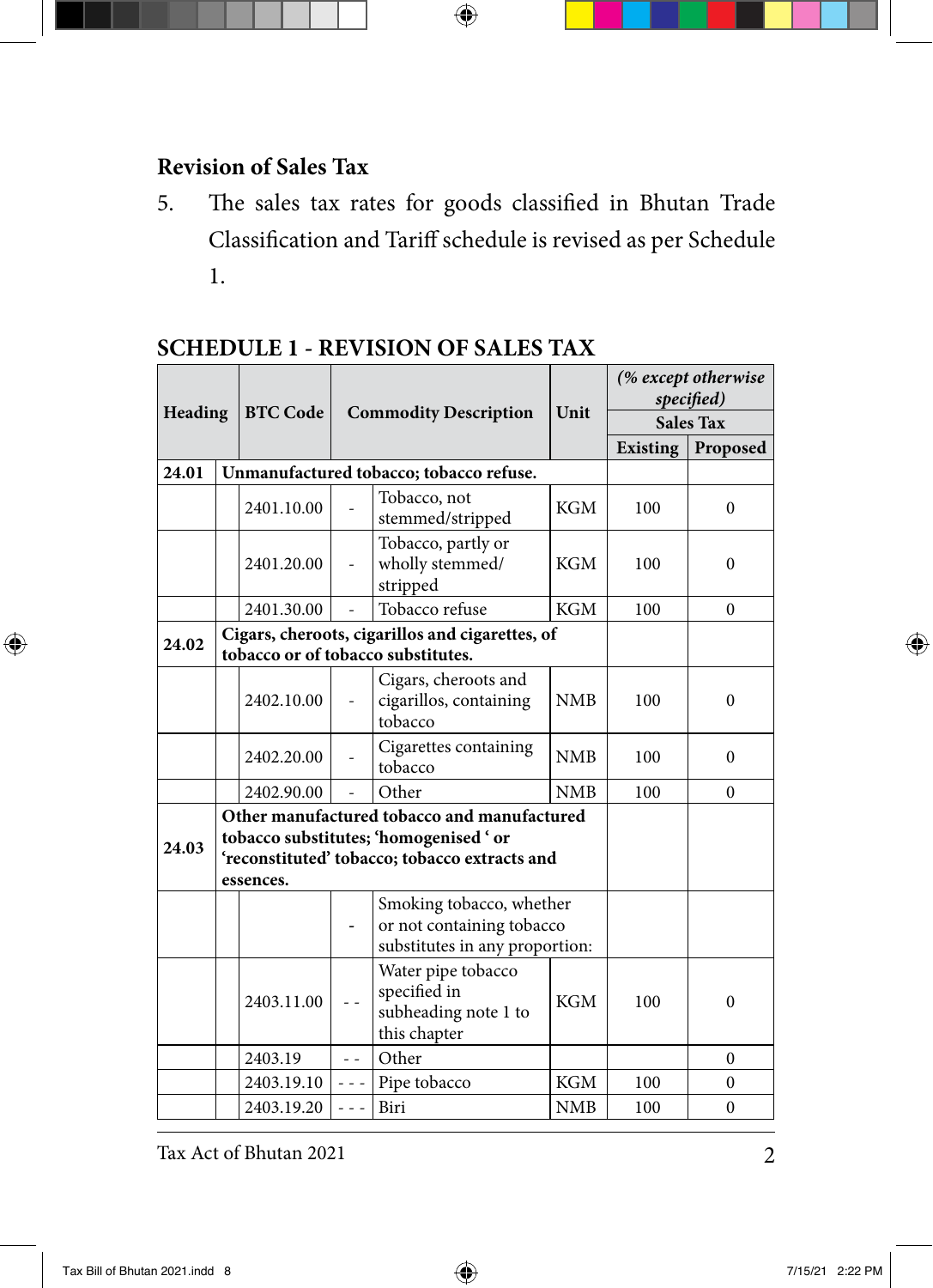Tax Bill of Bhutan 2021.indd 9 7/15/21 2:22 PM

 $\bigoplus$ 

༢

ব্র্ষ্ণাশীত্মঝা গ্রীস্কর ড্রিম্মা বিওয় ক্রন্থা

<u>বর্</u>ণুখের্ম্মী ༥. འབྲུག་གི་ཚོང་གི་དབྱེ་རིམ་ནང་ ཅ་ཆས་དབྱེ་བ་བཟོ་ཡོད་མི་གི་ བཙོང་ཁྲལ་ཚུ་ ཟུར་དེབ་ ༡ པ་དང་འཁྲིལ་ བསྐྱར་བཟོ་འབད་ཡོད།